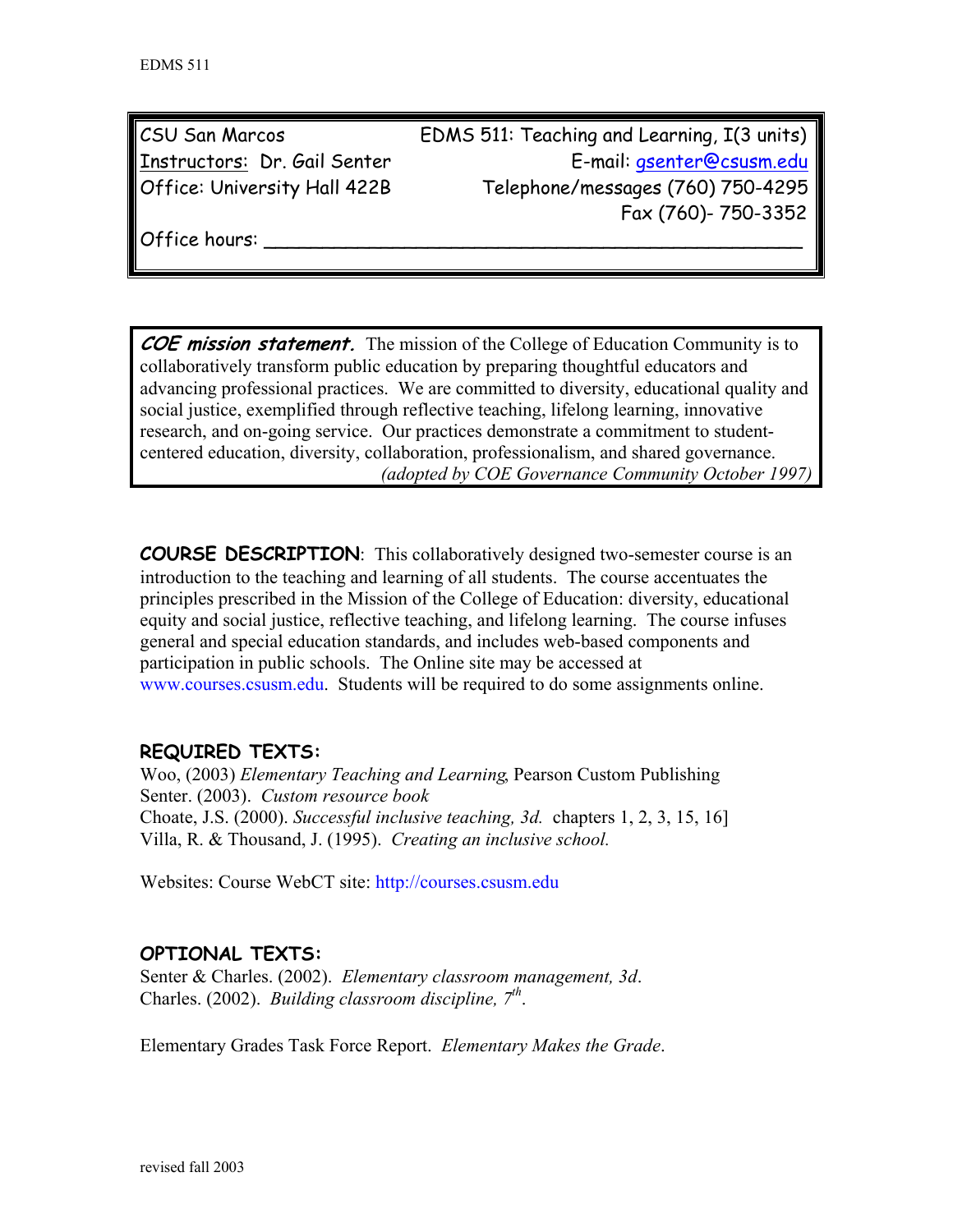**COURSE OBJECTIVES:** Upon completion of EDMS 511, the teacher candidate will demonstrate understanding of:

- 1. theory and knowledge gained from CSUSM prerequisite and teacher education coursework and observation/participation experiences in public school settings by applying them to activities, applications, and assessments in EDMS 511.
- 2. human and child development and learning theories by applying them to teacher considerations and decisions made when preparing for teaching, and later when assuming responsibility for students and classes.
- 3. Teaching and including students with special needs by developing an action plan based on observation.
- 4. elementary classroom realities and situations by making appropriate decisions, based on multi-method and multi-source information, regarding instructional methods, content, student grouping, classroom and student management, and evaluation.
- 5. lesson planning, teaching, and assessment by preparing and teaching lessons that accommodate student diversity and special needs, and provide for student success through appropriate effective practice and SDAIE strategies.
- 6. the California state frameworks, standards, and model curriculum guides by applying them to planning and teaching.
- 7. parent conferencing by applying appropriate communication and conferencing skills.
- 8. personal beliefs related to schooling in the  $21<sup>st</sup>$  century.

Additionally, upon completion of EDMS 511, the teacher candidate will:

- 9. appreciate the complexities of the teaching-learning process and of planning.
- 10. value the realities and rigors of the teaching profession.

# **EXPECTATIONS AND PROFESSIONALISM**

Authorization to teach English learners. This credential program has been specifically designed to prepare teachers for the diversity of languages often encountered in California public school classrooms. The authorization to teach English learners is met through the infusion of content and experiences within the credential program, as well as additional coursework. Students successfully completing this program receive a credential with authorization to teach English learners.

*(Approved by CCTC in SB 2042 Program Standards, August 02)* 

Students with disabilities requiring reasonable accommodations. Students are approved for services through the Disabled Student Services Office (DSS). This office is located in Craven Hall 5205, and can be contacted by phone at (760) 750-4905 or TTY (760) 750-4909. Students authorized by DSS to receive special accommodations should meet with their instructor during office hours or, in order to ensure confidentiality, in a more private setting.

\* \* \* \* \* \* \* \* \* \* \* \*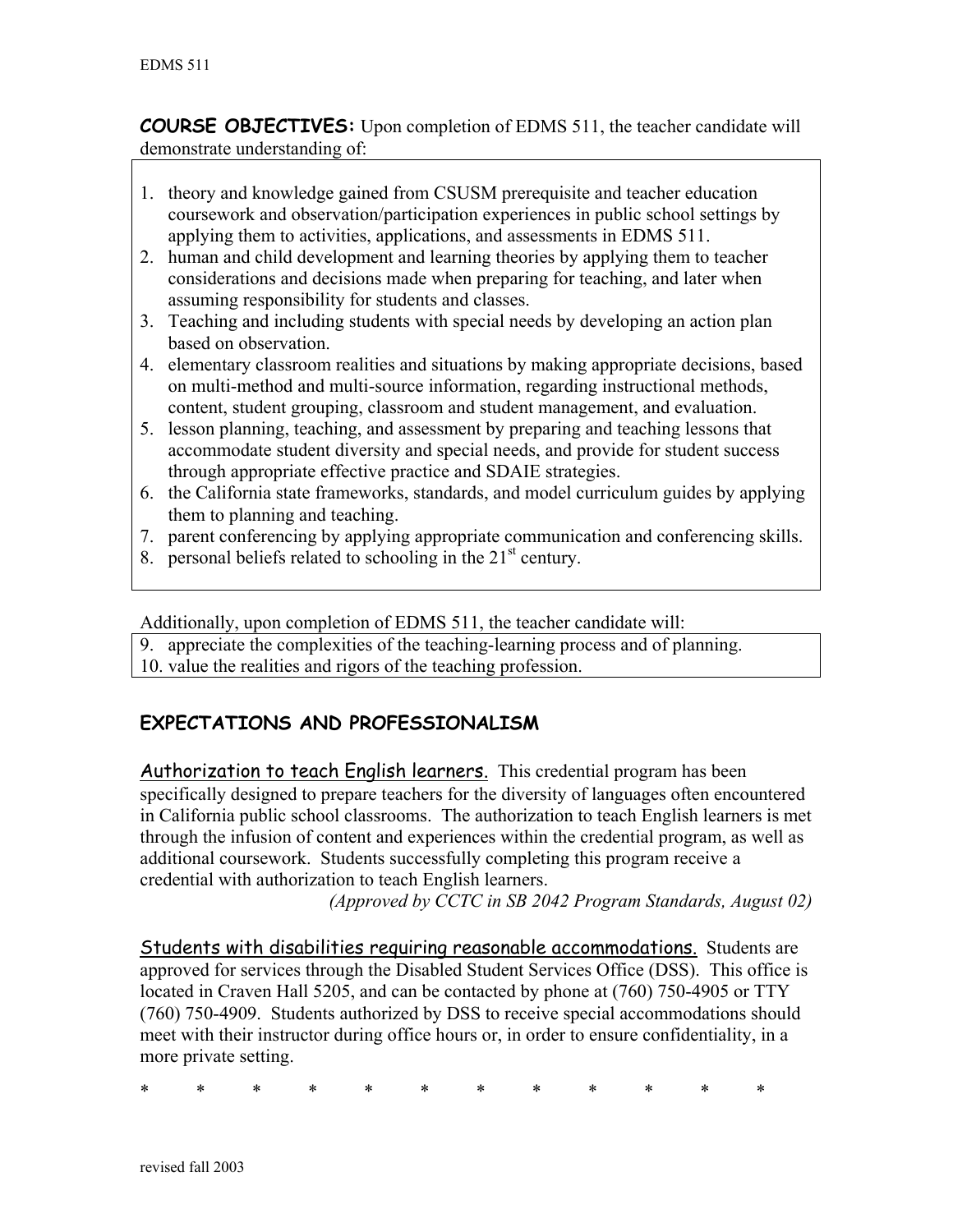Teacher education is a professional preparation program, and students are expected to adhere to standards of dependability, confidentiality, academic honesty, and writing achievement.

Regarding attendance: Due to the dynamic and interactive nature of courses in the COE, all students are expected to attend all classes and participate actively. At a minimum, students must attend more than 80% of class time, or *s/he may not receive a passing grade for the course* at the discretion of the instructor. If two class sessions are missed, or if the student is late (or leaves early) more than three sessions, s/he cannot receive a grade of A. If three class sessions are missed, the highest possible grade that can be earned is a C+. If extenuating circumstances occur, the student should contact the instructor as soon as possible to make appropriate arrangements. *(COE policy adopted 1997)*

Attendance will be recorded by the instructor on nametags distributed at the beginning and collected at the end of every class meeting.

Punctuality. Please be on time to class and ready to work, and return promptly from breaks.

Dependability. Come to class prepared to discuss readings and to participate actively in discussions. When involved in group projects, share your resources and accept responsibility and accountability for the final outcome by fulfilling your obligations. Collaboration. Work together in a supportive and mutually beneficial way.

**Regarding cell phones and pagers**. Please turn off phones and pagers or set to vibration before entering the classroom.

Regarding assignments. Students are responsible for all assignments. Dates for presentations and written assignments appear on the tentative course calendar in the course materials. Absences do not affect due dates. Additionally, keep personal copies of all written work.

Please be prompt with your work. The highest score late work will earn is **B+,** and may be returned without comment/critique. (Scores will be given on a sliding scale over a three-week acceptance period.)

*\*\*A minimum grade of C+ in this course is allowable; however, CSUSM College of Education requires that students maintain a minimum average of B- for the entire program.* 

Regarding Below Standard Work. Students who earn a grade lower than **B-** on a paper may be invited to rewrite it, with prior approval from the instructor (We will make a note on your original work. Rewrites are limited to one assignment per student. The rewrite, along with the original work, will be due one week after the original paper is returned to the student. *Note:* Both grades will be averaged; consequently, reworked papers will not be eligible for an **A** grade.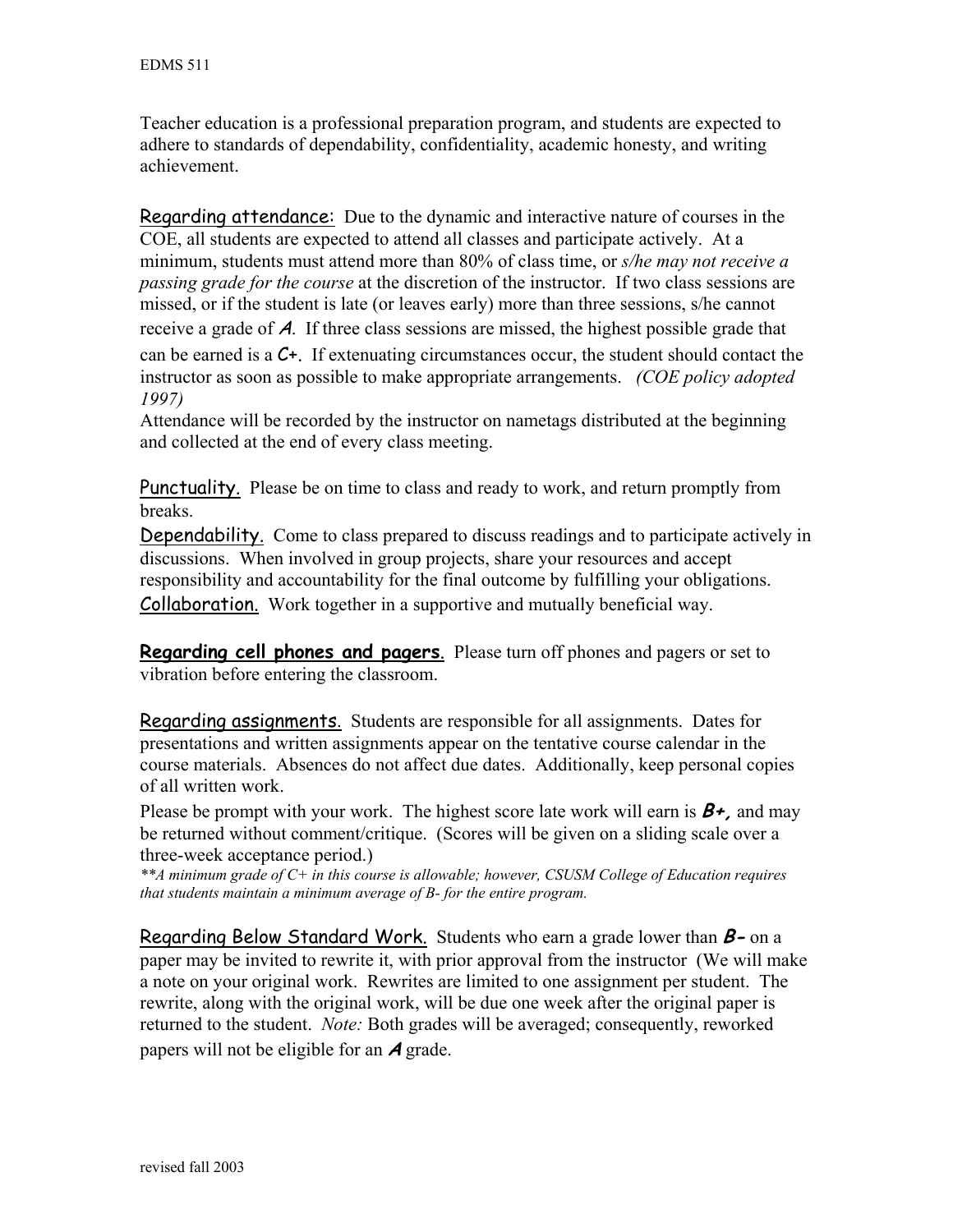## General criteria for written assignments:

You may use the services of the Writing Center to assist you in producing graduate-level papers. In general, the following expectations apply to all written assignments:

- content quality and clarity: depth and breadth, reflection and insights, scholarly discussion
- writing quality and clarity, including mechanics, spelling, grammar, appropriate language (Continued errors, as well as sexist and/or racist language are inappropriate and unacceptable.)
- appropriate use of respectful, person-first language in all written and oral assignments and discussions (e.g., "student with autism" rather than "autistic student"—refer to custom resource book for additional information regarding objections and preferred language)
- overall appearance, completeness, timeliness, and inclusion of cooperative worksheet and/or other appropriate forms
- all assignments, except for in-class work such as quick writes and peer journal responses, are to be typed, double spaced.

| General Grading Scale: $A = 100-93\%$ | $B_{+} = 89 - 87\%$<br>$C_{\pm} = 79-78\%$ | $A = 92-90\%$<br>$B = 86-83\%$ | $B = 82 - 80\%$ |
|---------------------------------------|--------------------------------------------|--------------------------------|-----------------|
|                                       |                                            |                                |                 |

| Please think about these two things:                                                  |            |  |  |
|---------------------------------------------------------------------------------------|------------|--|--|
| "The standard of excellence on any job site is defined by the sloppiest piece of work |            |  |  |
| that you will accept."                                                                | (F. Jones) |  |  |
| "If you don't have time to do it right, when are you going to have time to do it over |            |  |  |
| again?"                                                                               | (Unknown)  |  |  |

Regarding readings. Textbook and supplemental readings provide the foundation for class discussions, participation, and assignments.

## Regarding activities, assignments, and assessments.

- $\triangleright$  *Activities*: generally, application experiences done in class.
- $\triangleright$  *Applications:* generally individual and small group graded projects or presentations.
- ¾ Assessments: generally, larger projects, products, or presentations, also referred to as Critical Assessment Tasks (CATs).

All activities, applications, and assessments ask you to apply, analyze, synthesize, and evaluate much of what is covered in this course. Each experience requires very focused attention to specific aspects of the inclusive elementary classroom setting. Some are intended to help you process and build foundational information and understanding.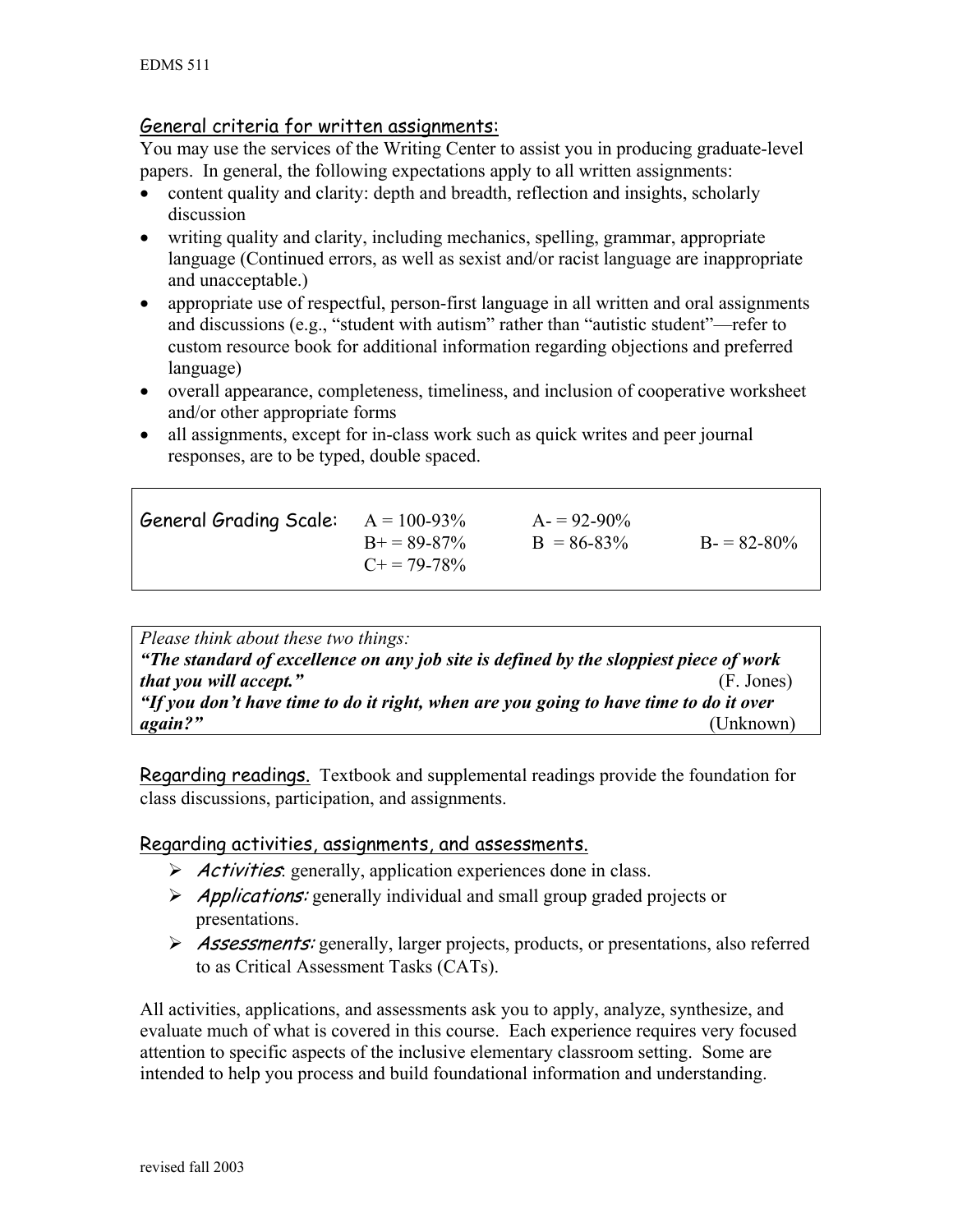Others will be submitted for review and credit. Refer to custom-printed course *Resource book* for specific assignment details and expectations.

The interview is intended to help you investigate and confirm what teachers say about teaching realities and student diversity and inclusion in public schools. It also encourages you to examine and consider a veteran teacher's questions, concerns, and expectations.

Application 1 is a cultural plunge experience. The write up, is intended to provide us with an early writing sample and provide you with early feedback. The expectation is graduate-level, scholarly, reflective writing.

Applications 2a and 2b are intended to guide you through multiple considerations of backward/universal lesson design, toward a successful outcome for you and all your students. For these applications you will use the *INTO-THROUGH-BEYOND* syntax to create a language arts lesson in light of key elements of lesson design. The intent is that you begin to internalize these elements and considerations now in order to more easily plan lessons when you are teaching.

For Application 3 you will prepare a written report that outlines your observation and suggestions/action plan for a child in the public school setting. A child on video viewed in class will be the subject of your report.

Application 4 requires you to videotape yourself so you and peers can analyze your successes and identify things you might do to improve your teaching. For this you may use the same lesson as the one prepared for Applications 2a and 2b.

For Application 5 you will draft your philosophy regarding school and schooling, teaching, and learning.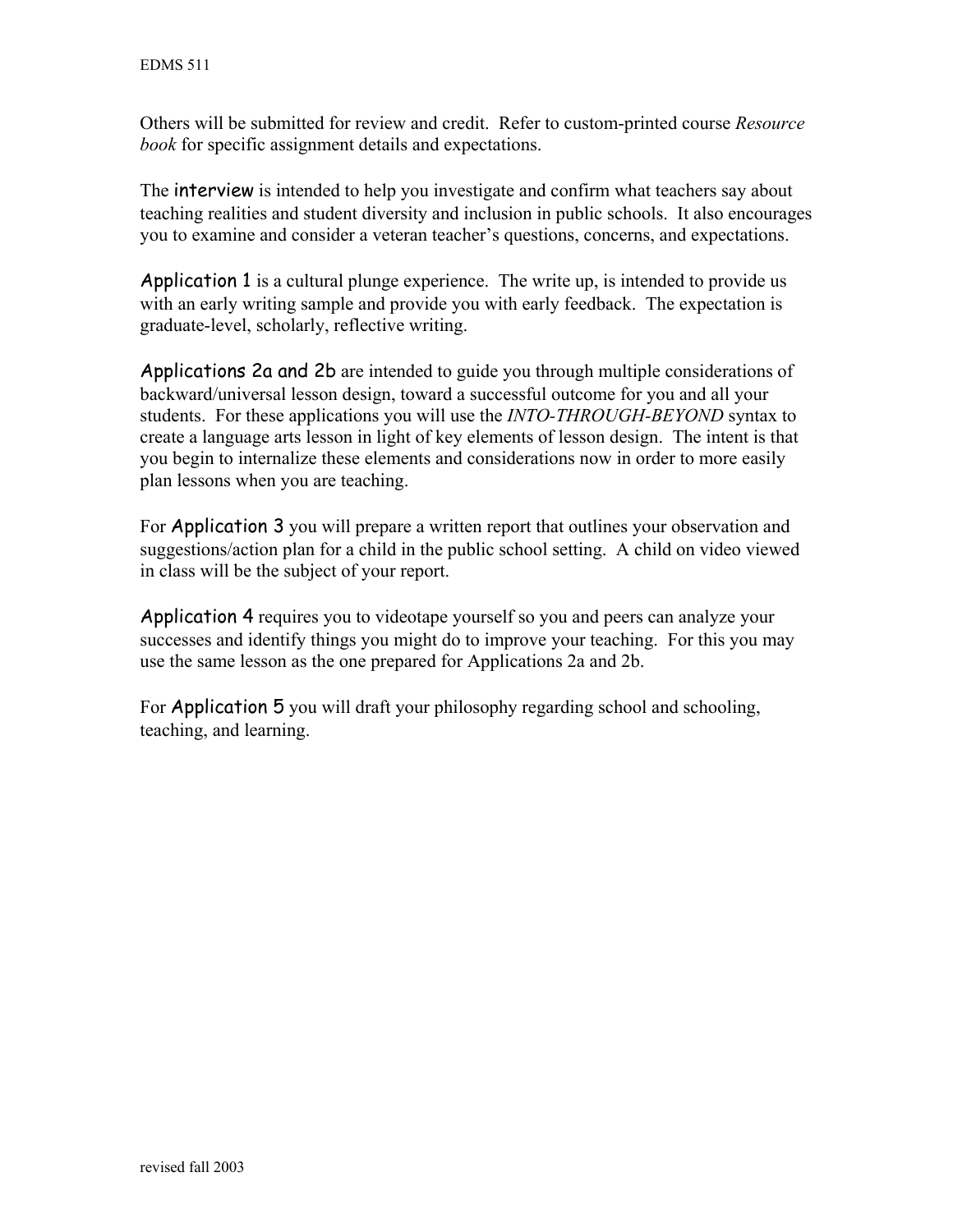QUICK SUMMARY; GRADED COURSE REQUIREMENTS (EDMS 511)

| (nc/ec)  | Teacher interview                                                                                                                                                          |  |
|----------|----------------------------------------------------------------------------------------------------------------------------------------------------------------------------|--|
| $10$ pts | <b>Application 1: Cultural Plunge</b>                                                                                                                                      |  |
| $15$ pts | Application 2a: Universal design lesson plan                                                                                                                               |  |
| 5 pts    | Application 2b: Short lesson plan                                                                                                                                          |  |
| $15$ pts | <b>Application 3: Child observation report</b>                                                                                                                             |  |
| $15$ pts | <b>Application 4: Teaching Experience</b>                                                                                                                                  |  |
| $15$ pts | <b>Application 5: Philosophy</b>                                                                                                                                           |  |
| 25 pts   | <b>Other:</b> observations (log, documentation),<br>attendance, participation, group activities<br>Chapter readings<br>Language acquisition<br>Human development, learning |  |
| 100 pts  | <b>Total possible points for course</b>                                                                                                                                    |  |